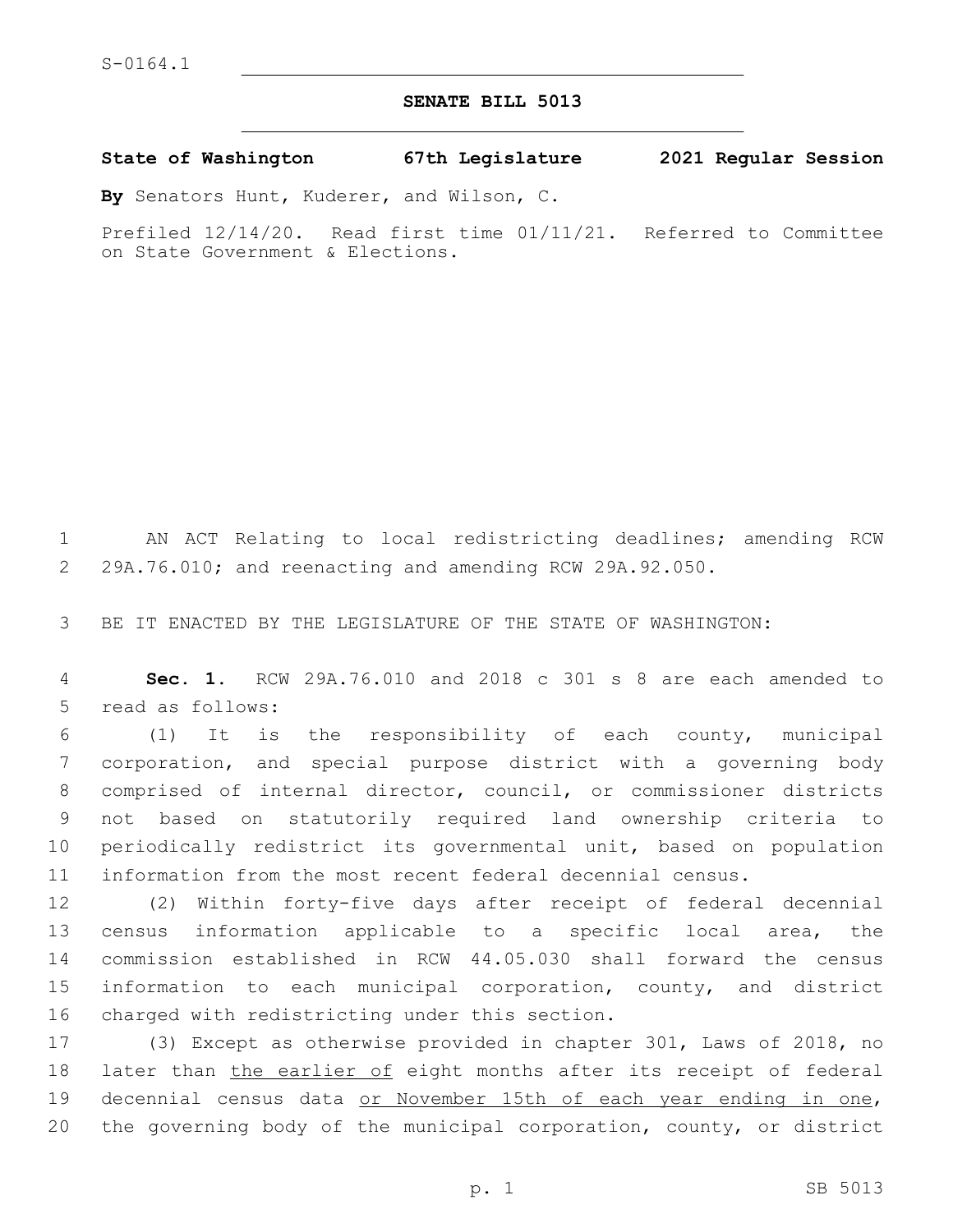shall prepare a plan for redistricting its internal or director 2 districts.

(4) The plan shall be consistent with the following criteria:

 (a) Each internal director, council, or commissioner district shall be as nearly equal in population as possible to each and every other such district comprising the municipal corporation, county, or 7 special purpose district.

(b) Each district shall be as compact as possible.

 (c) Each district shall consist of geographically contiguous 10 area.

 (d) Population data may not be used for purposes of favoring or 12 disfavoring any racial group or political party.

 (e) To the extent feasible and if not inconsistent with the basic enabling legislation for the municipal corporation, county, or district, the district boundaries shall coincide with existing recognized natural boundaries and shall, to the extent possible, preserve existing communities of related and mutual interest.

 (5) During the adoption of its plan, the municipal corporation, 19 county, or district shall ensure that full and reasonable public notice of its actions is provided. Before adopting the plan, the 21 municipal corporation, county, or district must:

 (a) Publish the draft plan and hold a meeting, including notice and comment, within ten days of publishing the draft plan and at 24 least one week before adopting the plan; and

 (b) Amend the draft as necessary after receiving public comments and resubmit any amended draft plan for additional written public comment at least one week before adopting the plan.

 (6)(a) Any registered voter residing in an area affected by the redistricting plan may request review of the adopted local plan by the superior court of the county in which he or she resides, within fifteen days of the plan's adoption. Any request for review must specify the reason or reasons alleged why the local plan is not consistent with the applicable redistricting criteria. The municipal corporation, county, or district may be joined as respondent. The superior court shall thereupon review the challenged plan for compliance with the applicable redistricting criteria set out in 37 subsection (4) of this section.

 (b) If the superior court finds the plan to be consistent with the requirements of this section, the plan shall take effect 40 immediately.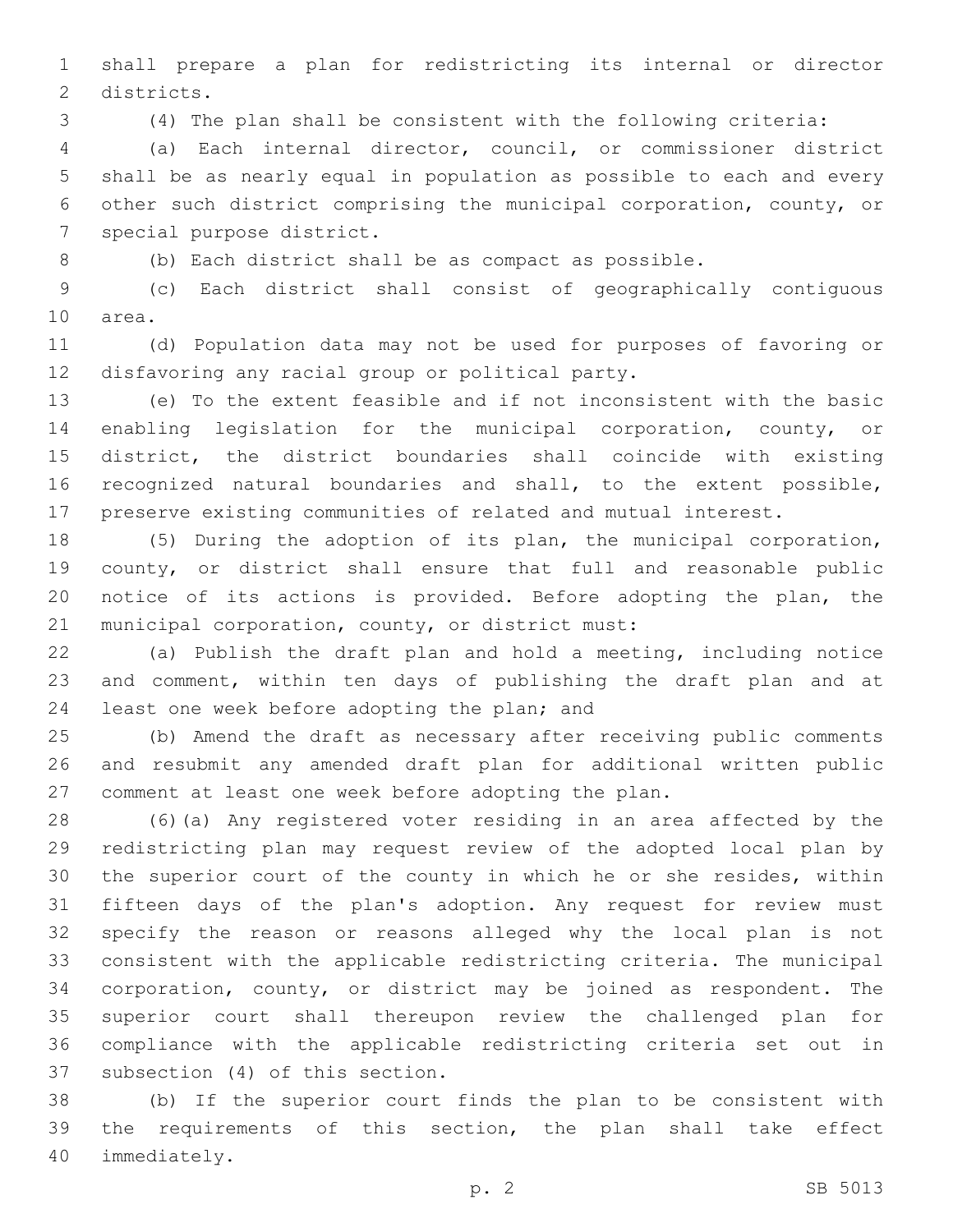(c) If the superior court determines the plan does not meet the requirements of this section, in whole or in part, it shall remand the plan for further or corrective action within a specified and 4 reasonable time period.

 (d) If the superior court finds that any request for review is frivolous or has been filed solely for purposes of harassment or delay, it may impose appropriate sanctions on the party requesting review, including payment of attorneys' fees and costs to the respondent municipal corporation, county, or district.

 **Sec. 2.** RCW 29A.92.050 and 2019 c 454 s 1 and 2019 c 64 s 8 are 11 each reenacted and amended to read as follows:

 (1)(a) Prior to the adoption of its proposed plan, the political subdivision must provide public notice to residents of the subdivision about the proposed remedy to a potential violation of RCW 29A.92.020. If a significant segment of the residents of the subdivision have limited English proficiency and speaks a language other than English, the political subdivision must:

 (i) Provide accurate written and verbal notice of the proposed remedy in languages that diverse residents of the political 20 subdivision can understand, as indicated by demographic data; and

 (ii) Air radio or television public service announcements describing the proposed remedy broadcast in the languages that diverse residents of the political subdivision can understand, as 24 indicated by demographic data.

 (b) The political subdivision shall hold at least one public hearing on the proposed plan at least one week before adoption.

 (c) For purposes of this section, "significant segment of the community" means five percent or more of residents, or five hundred or more residents, whichever is fewer, residing in the political subdivision.30

 (2)(a) If the political subdivision invokes its authority under RCW 29A.92.040 and the plan is adopted during the period of time between the first Tuesday after the first Monday of November and on or before January 15th of the following year, the political subdivision shall order new elections to occur at the next succeeding 36 general election.

 (b) If the political subdivision invokes its authority under RCW 29A.92.040 and the plan is adopted during the period of time between January 16th and on or before the first Monday of November, the next